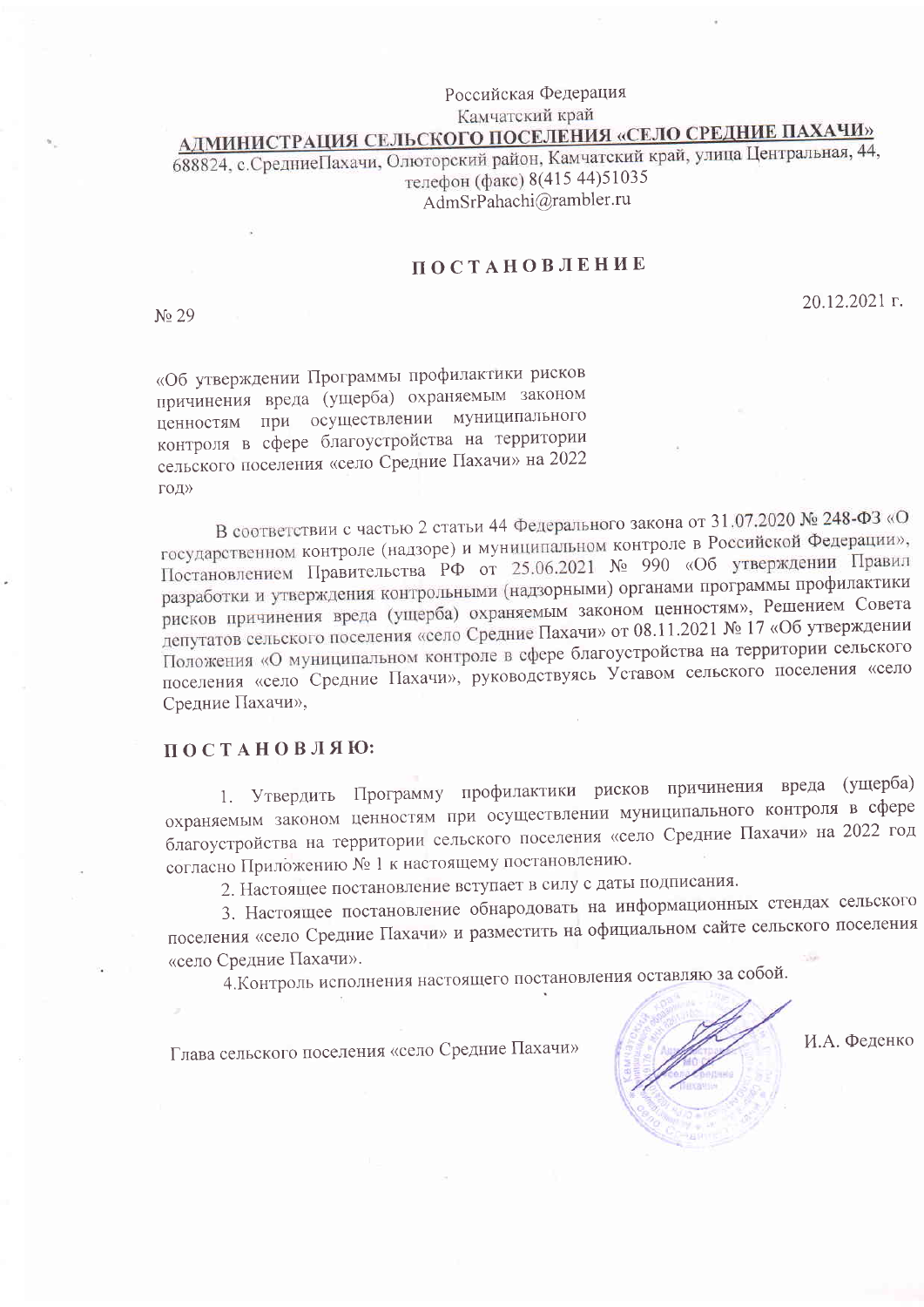Приложение № 1 к постановлению администрации сельского поселения «село Средние Пахачи» от 20.12.2021 № 29

#### ПРОГРАММА

## профилактики рисков причинения вреда (ущерба) охраняемым законом ценностям при осуществлении муниципального контроля в сфере благоустройства на территории сельского поселения «село Средние Пахачи»на 2022 год

#### Общие положения

1. Программа профилактики рисков причинения вреда (ущерба) охраняемым законом ценностям при осуществлении муниципального контроля в сфере благоустройства на территории сельского поселения «село Средние Пахачи» на 2022 год (далее - Программа профилактики) разработана в соответствии с частью 2 статьи 44 Федерального закона от 31.07.2020 № 248-ФЗ «О государственном контроле (надзоре) и муниципальном контроле в Российской Федерации», Постановлением Правительства РФ от 25.06.2021 № 990 «Об утверждении Правил разработкии утверждения контрольными (надзорными) органами программы профилактики рисков причинения вреда (ущерба) охраняемым законом ценностям», Решением Совета депутатов сельского поселения «село Средние Пахачи» от 08.11.2021 № 17 «Об утверждении Положения «О муниципальном контроле в сфере благоустройства на территории сельского поселения «село Средние Пахачи»», в целях организации проведения администрацией сельского поселения «село Средние Пахачи» (далее - администрация сельского поселения «село Средние Пахачи», орган муниципального контроля, контрольный орган) профилактики нарушений обязательных требований, установленных федеральными законами и принятыми в соответствии с ними иными нормативными правовыми актами Российской Федерации (далее - обязательные требования), предупреждения возможного нарушения обязательных требований и снижения рисков причинения ущерба охраняемым законом ценностям, разъяснения контролируемым лицам обязательных требований.

2. Профилактика рисков причинения вреда (ущерба) охраняемым законом ценностям проводится в рамках осуществления муниципального контроля в сфере благоустройства (далее - муниципальный контроль, муниципальный контроль в сфере благоустройства).

3. Программа реализуется в 2022 году и содержит описание текущего состояния муниципального контроля в сфере благоустройства, проект плана мероприятий по профилактике нарушений на 2022 год и показатели оценки реализации Программы профилактики.

# Раздел 1. Анализ и оценка состояния подконтрольной сферы

1.1. В соответствии с Положением о муниципальном контролев сфере благоустройства на территории сельского поселения «село Средние Пахачи» (далее - Положение), органом, осуществляющим муниципальный контроль в сфере благоустройства на территории сельского поселения «село Средние Пахачи», является Администрация сельского поселения «село Средние Пахачи».

Должностные лица, в должностные обязанности которых в соответствии с должностной инструкцией входит осуществление полномочий по муниципальному контролю в сфере благоустройства (далее - инспектор, инспекторы), назначаются муниципальным правовым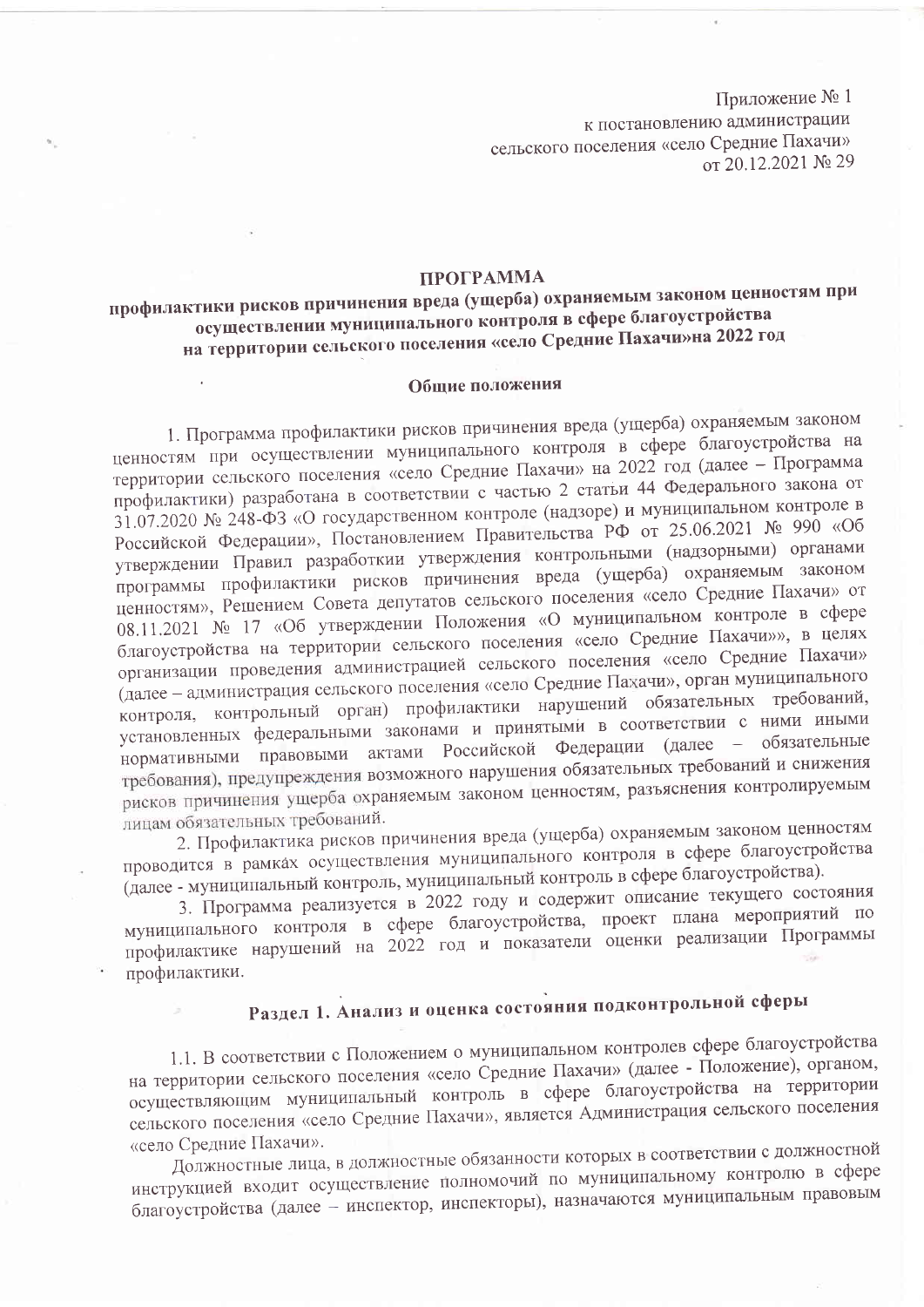актом Администрации сельского поселения «село Средние Пахачи».

За текущий период 2021 года в рамках муниципального контроля за соблюдением Правил благоустройства на территории сельского поселения «село Средние Пахачи» плановые и внеплановые проверки, мероприятия по контролю без взаимодействия с контролируемыми лицами не производились.

Эксперты и представители экспертных организаций к проведению проверок не привлекались.

Предостережения о недопустимости нарушений обязательных требований при осуществлении муниципального контроля не выдавались.

Случаи причинения контролируемыми лицами вреда (ущерба) охраняемым законом ценностям, а также случаи возникновения чрезвычайных ситуаций природного и техногенного характера не установлены.

В целях профилактики нарушений обязательных требований, соблюдение которых проверяется в ходе осуществления муниципального контроля, Администрацией сельского поселения «село Средние Пахачи» в 2021 году проведена следующая работа:

- информирование о необходимости соблюдения обязательных требований.

В процессе осуществления муниципального контроля ведется информативноразъяснительная работа с контролируемыми лицами (оказывается консультативная помощь, даются разъяснения по вопросам соблюдения обязательных требований в устной форме).

# Раздел 2. Цели и задачи Программы профилактики

2.1. Основными целями Программы профилактики являются:

требований обязательных соблюдения добросовестного стимулирование контролируемыми лицами;

- устранение условий, причин и факторов, способных привести к нарушениям обязательных требований и (или) причинению вреда (ущерба) охраняемым законом ненностям;

'n

- создание условий для доведения обязательных требований до контролируемых лиц, повышение информированности о способах их соблюдения.

2.2. Задачами Программы профилактики являются:

- укрепление системы профилактики нарушений рисков причинения вреда (ущерба) профилактики нарушений системы ценностям укрепление законом охраняемым обязательных требований;

- выявление причин, факторов и условий, способствующих нарушениям обязательных требований, разработка мероприятий, направленных на их устранение;

- повышение правосознания и правовой культуры юридических лиц, индивидуальных предпринимателей и граждан.

- оценка возможной угрозы причинения, либо причинения вреда жизни, здоровью граждан, выработка и реализация профилактических мер, способствующих ее снижению;

- выявление факторов угрозы причинения, либо причинения вреда жизни, здоровью граждан, причин и условий, способствующих нарушению обязательных требований, определение способов устранения или снижения угрозы.

- оценка состояния подконтрольной среды и установление зависимости видов и интенсивности профилактических мероприятий от присвоенных контролируемым лицам уровней риска.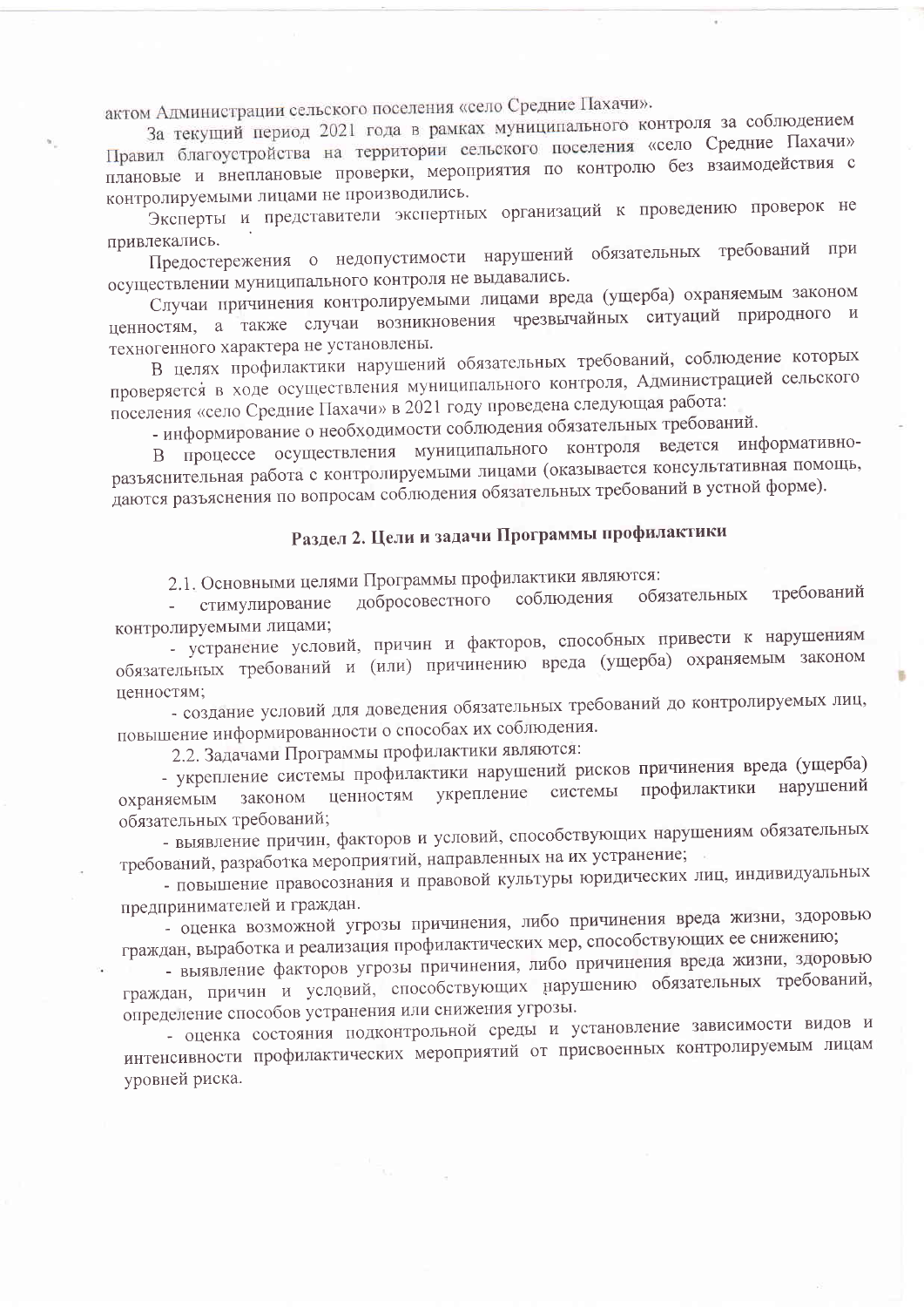Раздел З. Перечень профилактических мероприятий, сроки (периодичность) их проведения

|                                 |                  |                                                                                                                                                                                                                          | Ответственный исполнитель                                                               |
|---------------------------------|------------------|--------------------------------------------------------------------------------------------------------------------------------------------------------------------------------------------------------------------------|-----------------------------------------------------------------------------------------|
| ż                               | Наименование     | Срок исполнения                                                                                                                                                                                                          |                                                                                         |
| $\overline{\Pi}/\overline{\Pi}$ | мероприятия      |                                                                                                                                                                                                                          |                                                                                         |
|                                 |                  | Постоянно.                                                                                                                                                                                                               |                                                                                         |
|                                 |                  | сведений, предусмотренных частью 3 статьи 46<br>«Интернет»:<br>сети<br>$\mathbf{r}$<br>сайте<br>официальном<br>Посредством размещения<br>Закона № $248-$ ФЗ на                                                           | лицо,<br>осуществление<br>уполномоченное<br>Должностное                                 |
|                                 | Информирование   | $\approx$<br>государственных информационных системах (при их наличии) и в иных<br>официальный сайт), в средствах массовой<br>лиц<br>контролируемых<br>кабинеты<br>через пичные<br>средниепахачи.рф (далее<br>информации, | $\approx$<br>должностной<br>контроля<br>муниципального<br>$\circ$<br>соответствии<br>Ha |
|                                 |                  | обновляются в срок не позднее 5 рабочих дней с<br>B<br>поддерживаются<br>caйте<br>официальном<br>Ha<br>актуальном состоянии и<br>сведения<br>момента их изменения.<br>Размещенные<br>формах.                             | инструкцией                                                                             |
|                                 |                  | В течение года по мере поступления обращений.                                                                                                                                                                            |                                                                                         |
|                                 |                  | ИX<br>представителей по вопросам, связанным с организацией и осуществлением<br>И<br>лиц<br>контролируемых<br>обращениям<br>$\overline{10}$<br>Осуществляется                                                             |                                                                                         |
|                                 |                  | осуществляется в устной форме по следующим<br>муниципального контроля<br>Консультирование                                                                                                                                | лицо,<br>Должностное                                                                    |
|                                 |                  | - о местонахождении и графике работы органа контроля,<br>вопросам:                                                                                                                                                       | $\approx$<br>осуществление<br>уполномоченное<br>Ha                                      |
| $\mathcal{L}$                   | Консультирование | - о реквизитах нормативных правовых актов, регламентирующих                                                                                                                                                              | должностной<br>муниципального контроля<br>$\circ$<br>соответствии                       |
|                                 |                  | - о порядке и ходе осуществления муниципального контроля.<br>осуществление муниципального контроля,                                                                                                                      | инструкцией                                                                             |
|                                 |                  | телефону, посредством видео-конференц-связи, на личном приеме, либо в<br>контролируемых лиц может осуществляться по<br>Консультирование                                                                                  |                                                                                         |
|                                 |                  | контрольных<br>мероприятий,<br>профилактических<br>проведения<br>ходе                                                                                                                                                    |                                                                                         |
|                                 |                  | мероприятий.                                                                                                                                                                                                             |                                                                                         |
|                                 |                  | Личный прием граждан проводится инспекторами. Информация о<br>Время консультирования не должно превышать 10 минут.                                                                                                       |                                                                                         |
|                                 |                  |                                                                                                                                                                                                                          |                                                                                         |

6

 $\epsilon$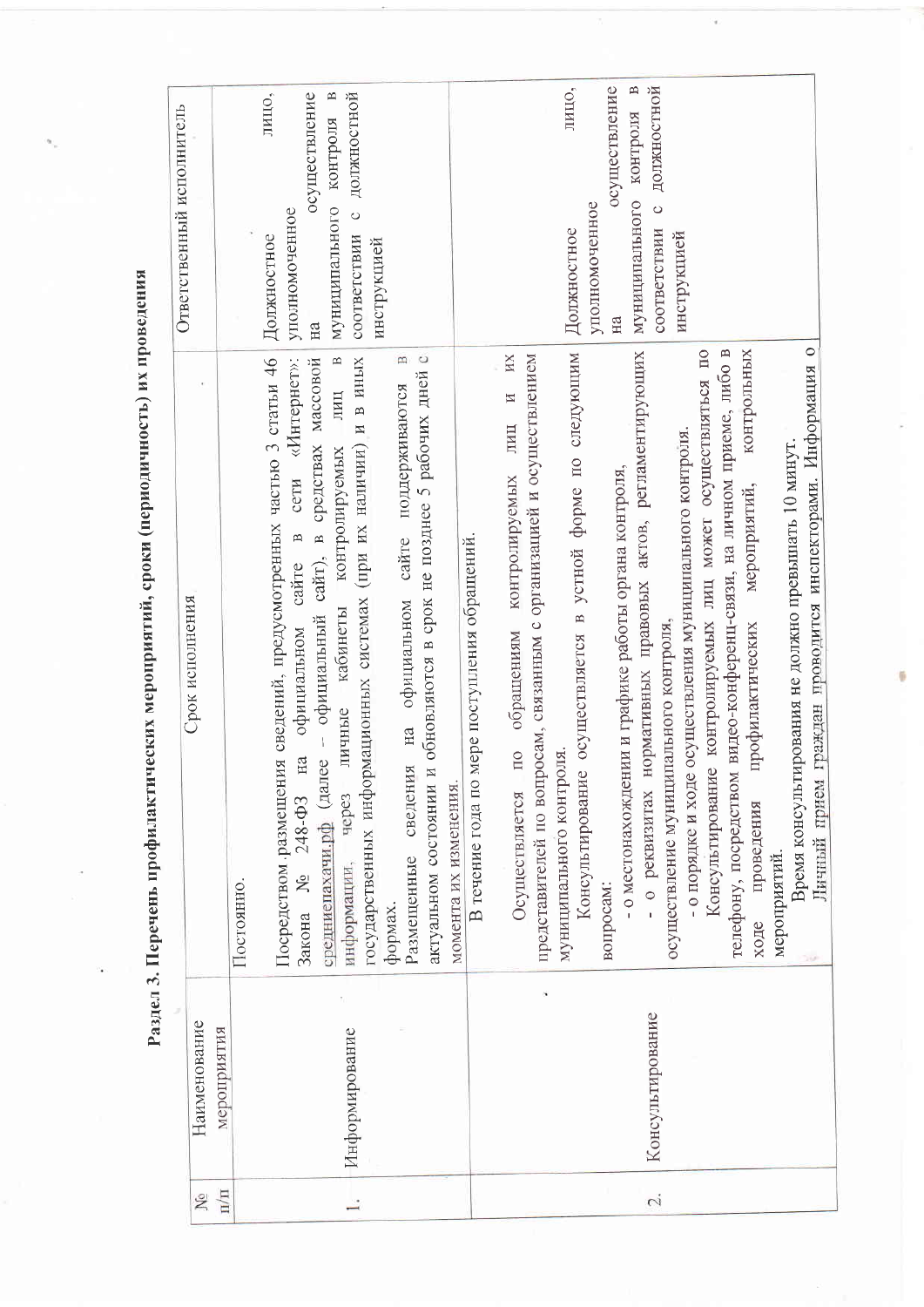|                                                                                                                                                                                                                                                                                                                                                                                                                                                                                                                                                                                                                                                                                                                                                                                                                                                                                                                                                                                                                                                                                                                                                                                                                                                                                                                                                                                                                                                                                                                                                                | осуществление<br>മ<br>должностной<br>лицо,<br>контроля<br>муниципального<br>уполномоченное<br>$\circ$<br>Должностное<br>соответствии<br>инструкцией<br>Ha                                                                                                                                                                                                                                                                                                                                                                                                                                                                                                                                                          |
|----------------------------------------------------------------------------------------------------------------------------------------------------------------------------------------------------------------------------------------------------------------------------------------------------------------------------------------------------------------------------------------------------------------------------------------------------------------------------------------------------------------------------------------------------------------------------------------------------------------------------------------------------------------------------------------------------------------------------------------------------------------------------------------------------------------------------------------------------------------------------------------------------------------------------------------------------------------------------------------------------------------------------------------------------------------------------------------------------------------------------------------------------------------------------------------------------------------------------------------------------------------------------------------------------------------------------------------------------------------------------------------------------------------------------------------------------------------------------------------------------------------------------------------------------------------|--------------------------------------------------------------------------------------------------------------------------------------------------------------------------------------------------------------------------------------------------------------------------------------------------------------------------------------------------------------------------------------------------------------------------------------------------------------------------------------------------------------------------------------------------------------------------------------------------------------------------------------------------------------------------------------------------------------------|
| $\Join$<br>сайте<br>письменного разъяснения, подписанного уполномоченным должностным<br>В случае, если в течение календарного года поступило пять и более<br>консультирование по таким обращениям<br>и тем же вопросам) обращений контролируемых<br>akTe<br>Контрольный органосуществляет учет консультирований, который<br>журнал<br>контрольных<br>органы<br>H <sup>c</sup><br>относятся к муниципальному контролю в сфере благоустройства, даются<br>$\overline{C}$<br>Контролируемое лицо вправе направить запрос о предоставлении<br>граждан<br>часах<br>отнесенных<br>письменного ответа в сроки, установленные Федеральным законом<br>вопросы<br>$\mathbf{r}$<br>И<br>на официальном<br>необходимые разъяснения по обращению в соответствующие<br>отражается<br>$\mathbb{Z}$<br>рассмотрения обращений<br>ДНЯХ<br>записи<br>консультирования<br>время<br>сведений,<br>приема<br>внесения соответствующей<br>консультации<br>власти или к соответствующим должностным лицам.<br>$_{\rm B0}$<br>ДЛЯ<br>разъяснении<br>размещения<br>консультирования<br>установленных<br>время<br>проведенной<br>«О порядке<br>размещается на официальном сайте.<br>в таком<br>B <sub>0</sub><br>осуществляется посредством<br>представителей,<br>$\overline{00}$<br>Если поставленные<br>контрольного мероприятия<br>проводится посредством<br>проведении<br>а также<br>Российской Федерации».<br>$\circ$<br>однотипных (по одним<br>лицом, без указания<br>$02.05.2006$ No 59- $\Phi$ 3<br>запись<br>консультирования.<br>месте приема,<br>мероприятий<br>и и их<br>При | форме<br>адрес<br>Предостережения объявляются не позднее 30 дней со дня получения<br>нарушений<br>данных о том, что нарушение обязательных требований причинило вред<br>(ущерб) охраняемым законом ценностям либо создало угрозу причинения<br>обязательных гребований и (или) в случае отсутствия подтвержденных<br>В случае наличия у контрольного органа сведений о готовящихся<br>указанных сведений. Предостережение оформляется в письменной<br>$\mathbf{p}$<br>направляется<br>признаках<br>ИЛИ<br>$\overline{M}$<br>вреда (ущерба) охраняемым законом ценностям<br>документа<br>требований<br>категории ограниченного доступа<br>электронного<br>нарушениях обязательных<br>форме<br>$\mathfrak{a}$<br>ИЛИ |
|                                                                                                                                                                                                                                                                                                                                                                                                                                                                                                                                                                                                                                                                                                                                                                                                                                                                                                                                                                                                                                                                                                                                                                                                                                                                                                                                                                                                                                                                                                                                                                | предостережения<br>Объявление                                                                                                                                                                                                                                                                                                                                                                                                                                                                                                                                                                                                                                                                                      |
|                                                                                                                                                                                                                                                                                                                                                                                                                                                                                                                                                                                                                                                                                                                                                                                                                                                                                                                                                                                                                                                                                                                                                                                                                                                                                                                                                                                                                                                                                                                                                                | $\tilde{\mathfrak{c}}$                                                                                                                                                                                                                                                                                                                                                                                                                                                                                                                                                                                                                                                                                             |

 $\sim$ 

ä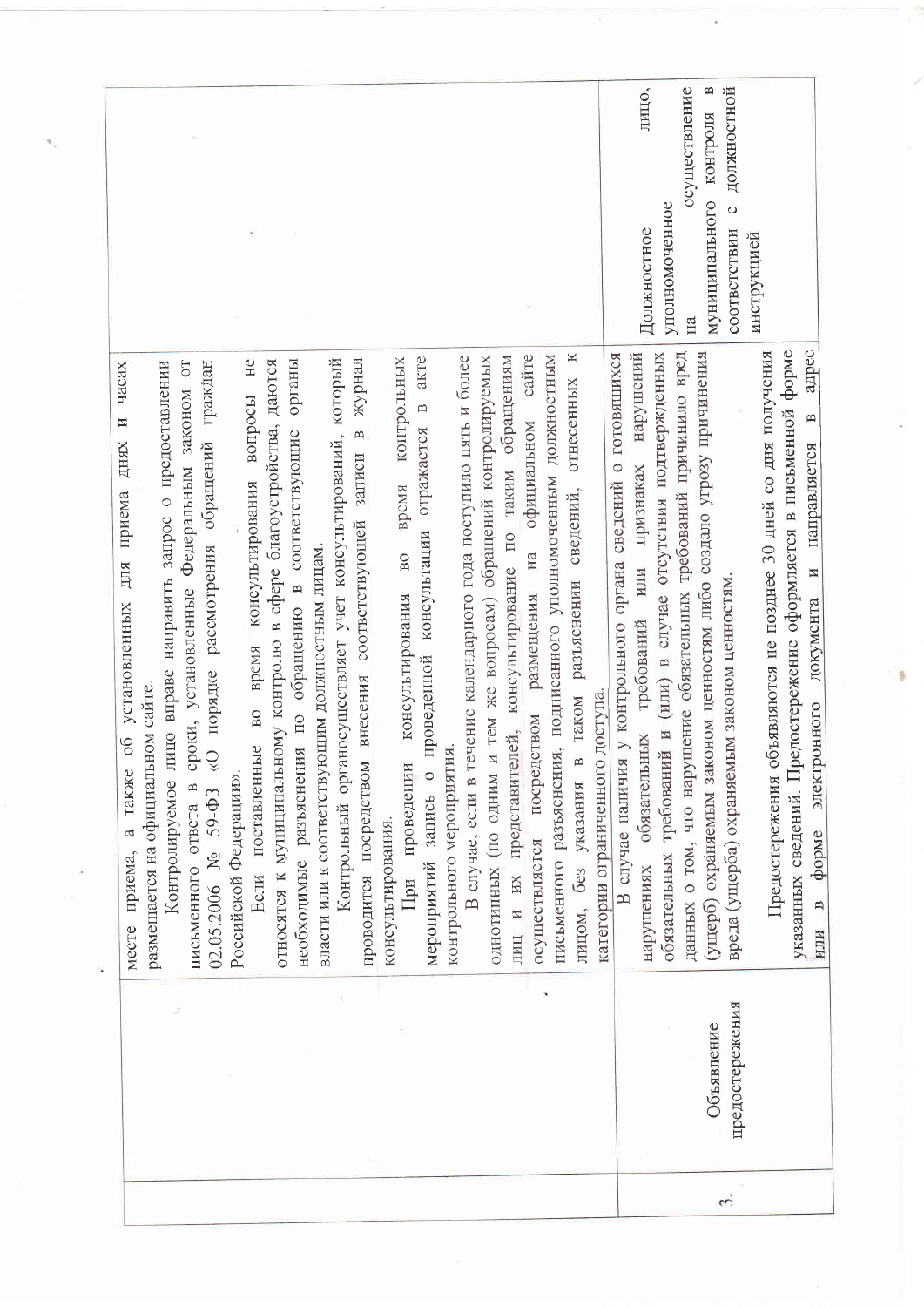|                                                                                                                                                                                                                                                                                                                                                                                                                                                                                                                                                        | осуществление<br>должностной<br>муниципального контроля в<br>лицо,<br>соответствии с<br>уполномоченное<br>Должностное<br>инструкцией<br>Ha                                                                                                                                                                                                                                                                                                                                                                                                                          |
|--------------------------------------------------------------------------------------------------------------------------------------------------------------------------------------------------------------------------------------------------------------------------------------------------------------------------------------------------------------------------------------------------------------------------------------------------------------------------------------------------------------------------------------------------------|---------------------------------------------------------------------------------------------------------------------------------------------------------------------------------------------------------------------------------------------------------------------------------------------------------------------------------------------------------------------------------------------------------------------------------------------------------------------------------------------------------------------------------------------------------------------|
| отношении предостережения (далее - возражение) в срок не позднее 30<br>контроля<br>предостережения контролируемое лицо вправе подать возражение в<br>составляется по форме, утвержденной приказом<br>Объявляемые предостережения регистрируются в журнале учета<br>Минэкономразвития России от 31.03.2021 № 151 «О типовых формах<br>органом муниципального<br>документов, используемых контрольным (надзорным) органом».<br>предостережений с присвоением регистрационного номера.<br>В случае объявления<br>контролируемого лица.<br>Предостережение | Профилактический визит проводится в форме профилактической<br>опиц<br>беседы по месту осуществления деятельности контролируемого лица либо<br>информируется об обязательных требованиях, предъявляемых к объектам<br>осуществляться<br>контролируемое<br>MOKCT<br>По мере необходимости, но не реже одного раза в год.<br>визита<br>визита<br>путем использования видео-конференц-связи.<br>дней со дня получения им предостережения<br>консультирование контролируемого лица.<br>ходе профилактического<br>В ходе профилактического<br>контроля.<br>$\overline{B}$ |
|                                                                                                                                                                                                                                                                                                                                                                                                                                                                                                                                                        | Профилактический<br>визит                                                                                                                                                                                                                                                                                                                                                                                                                                                                                                                                           |
|                                                                                                                                                                                                                                                                                                                                                                                                                                                                                                                                                        | 4.                                                                                                                                                                                                                                                                                                                                                                                                                                                                                                                                                                  |